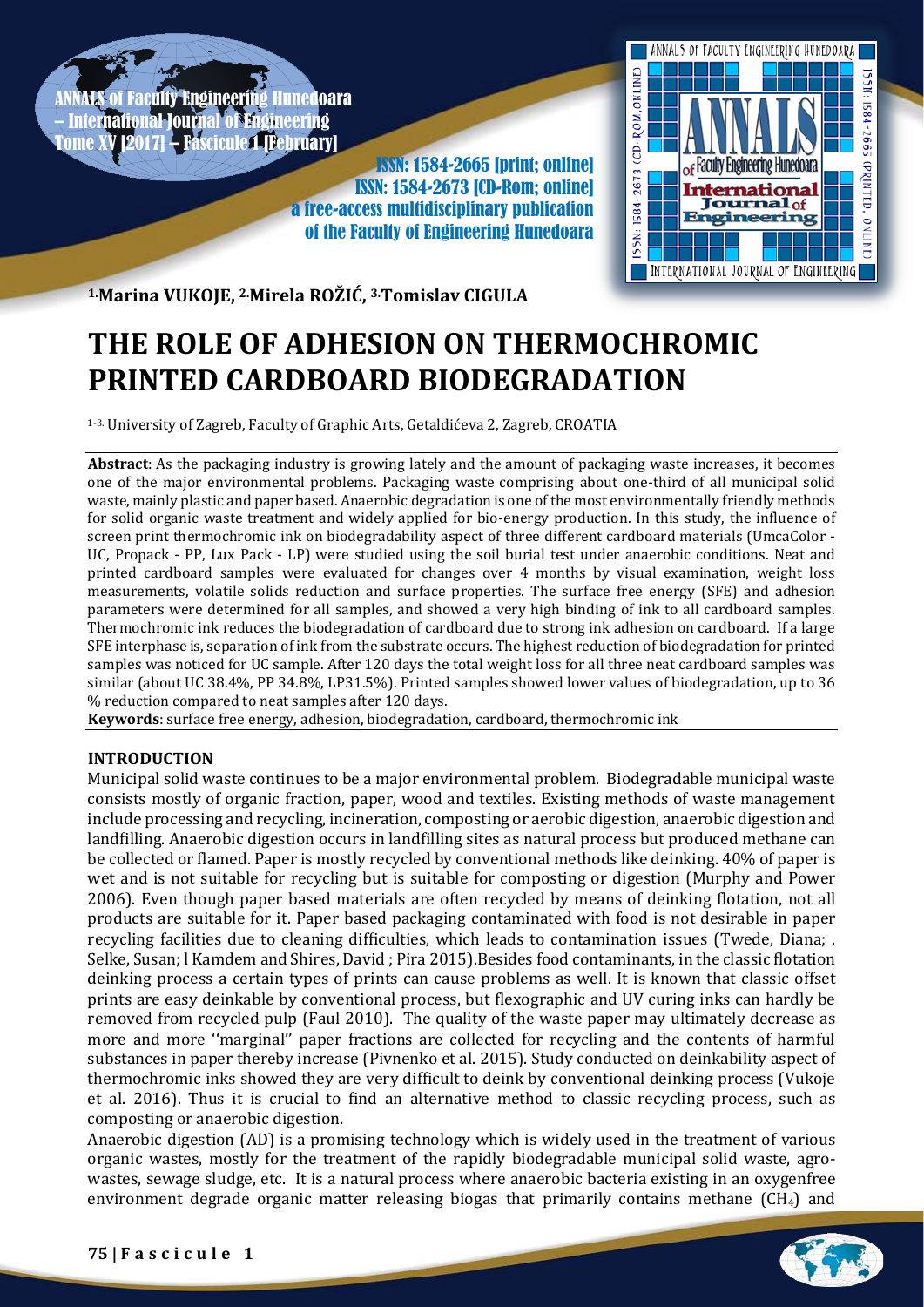

carbon dioxide  $(CO_2)$ . Anaerobic process, if properly applied, can have more advantages than other processes like high degree of waste stabilization, low production of waste biological sludge, low nutrient requirements, no oxygen requirements and useful energy end product – methane (Ismail and Abderrezaq 2007).

Even there are numbers of different methods for biodegradation examination; the soil burial test is one of the simplest methods. The soil beds containing the samples are incubated at a constant temperature for between 28 days and 12 months. The moisture content is normally set at 20–30%, although it is better calculated as a percentage (40–50%) of the soil's maximum water holding capacity (Chandra 1998).

Variety types of paper and board can be used in packaging applications. Cardboard can either be a single or a multi-layer material. It can be made of more than one type of pulp and it often incorporates a recycled fibres. In multi layered cardboards, the inner layers are usually made of from lower quality pulp than the outer layers. In order to improve printability, the cardboard can contain clay or other coating on one or both surfaces. Cardboard is often classified by its thickness, ranging from 410 to 610 µm (Twede, Diana; . Selke, Susan; l Kamdem and Shires, David ; Pira 2015).Cardboards can be classified using a brief description consisting of two letters and a number, for example GC1; where G represents coated, C- chromo and 1- low quality.

Thermochromic inks are temperature sensitive materials which change colour with heat. In their cool state, they exhibit colour, and when heated, they become clear or translucent. The temperature range at which transition of coloured to colourless state occurs is commonly called the activation temperature (TA). The change of colour may be irreversible or reversible (Homola 2008). The reversible inks microcapsule consists of leuco dye, solvent and colour developer. The main disadvantage of organic microcapsules is their insufficient light stability and high sensitivity to environmental changes (Rožić et al. 2015). Thermochromic inks are available for use on a variety of substrates and they have been developed for many types of printing processes, such as screen printing, gravure and flexography, and more recently for applications in offset lithography (Bamfield, P, Hutchings 2010).

Many studies have reported the degradation of paper based materials in various environments such as aerobic and anaerobic (Yen and Brune 2007; Wang et al. 2015; Fonoll et al. 2016), but there is lack of studies about influence of printing inks on biodegradation, especially for thermochromic inks. **METHODS**

# **Materials**

Three different cardboard materials were used in biodegradability test. The used cardboards are representing different classes of cardboards (Table 1) according to their properties and quality.

| Cardboard samples | Abbreviation | Grammage, $g/m^2$ | <b>Classification</b> |  |  |  |  |
|-------------------|--------------|-------------------|-----------------------|--|--|--|--|
| Lux Pack          | L.P          | 350               | GC 1                  |  |  |  |  |
| Propack           | РP           | 350               | GT <sub>2</sub>       |  |  |  |  |
| UmcaColor         |              | 350               | GD2                   |  |  |  |  |
|                   |              |                   |                       |  |  |  |  |

Table 1 – Cardboard classification

All cardboard samples were analysed in the terms of thickness, moisture, ash and  $CaCO<sub>3</sub>$  content. Thickness of all samples was determined according to T411 standard. Moisture content was determined according to T412 om-94, while ash content was determined according to T413 (combustion at 900°C). Alkalinity of paper as calcium carbonate was determined according to T533.

All three cardboard samples were printed with thermochromic ink in order to examine how it affects the process of biodegradation. One leuco dye based, screen-printing UV curable thermochromic ink produced by CTI®was used for printing. The thermochromic ink was coloured in purple below its activation temperature (TA=31  $^{\circ}$ C) and changed to pink above the activation point. The biodegradation of neat (UC, LP, PP) and printed cardboard (UC-UV, LP-UV, PP-UV) samples was studied using the soil burial test under anaerobic conditions as it will be described in the text.

# **Printing**

The printing trials were carried out using the Siebdruckgeräte von Holzschuher K.G., Wuppertal. The cardboards were printed in full tone, under the same conditions. The printed samples were dried under the UV irradiance (30 W/cm) using TechnigrafAktiprint L 10-1 device.

# **Determination of surface properties**

The evaluation of surface free energy (SFE) of neat and cardboard printed with thermochromic ink was carried out by measuring contact angle of standard liquids. Measurements were conducted on DataPhysics OCA 30 Goniometer, using the Sessile Drop method. Standard test liquids whose surface

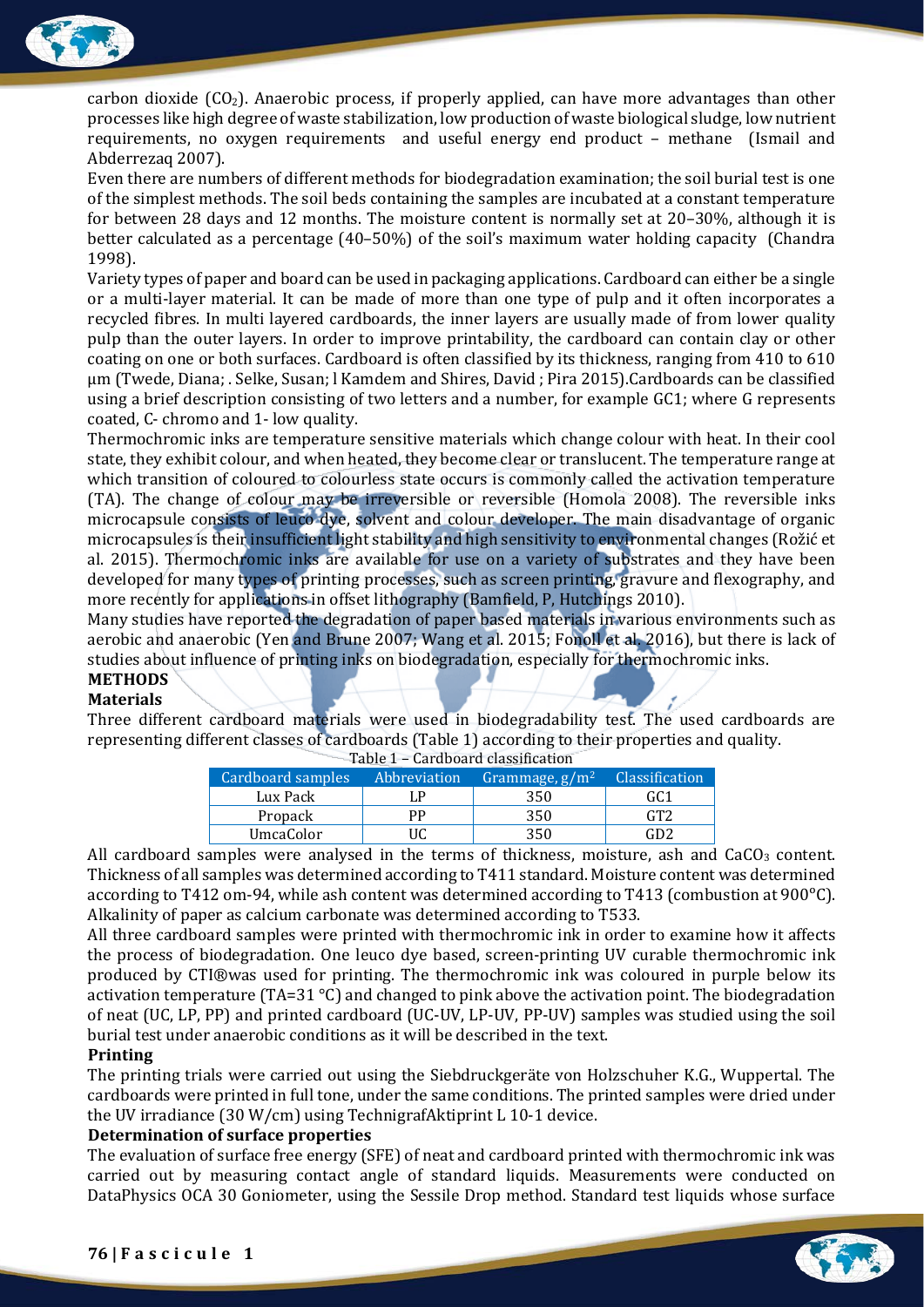

tensions are known (Table 2) were demineralized water, diiodomethane and glycerol. Measurements were performed at room temperature of 23.0  $\pm$  0.2°C. The volume of droplet was 1 µL. Contact angle was captured by CCD camera and measured 1s after the droplet was formed. Average values of ten drops

| Table 2 – Surface tensions $(y)$ of test liquids and their |
|------------------------------------------------------------|
|                                                            |
| dispersive (vd) and notar (vp) components                  |

| dispersive ( $\gamma^{\alpha}$ ) and polar ( $\gamma^{\beta}$ ) components |                         |       |                           |  |  |  |
|----------------------------------------------------------------------------|-------------------------|-------|---------------------------|--|--|--|
| Liquid                                                                     | Surface tension (mJm-2) |       |                           |  |  |  |
|                                                                            |                         | $v^d$ | $\mathbf{v}$ <sup>p</sup> |  |  |  |
| Water                                                                      | 72.80                   | 21.80 | 51.00                     |  |  |  |
| Diiodomethane                                                              | 50.80                   | 50.80 | 0.00                      |  |  |  |
| Glycerol                                                                   | 63.40                   | 37.00 | 26.40                     |  |  |  |

on different places of the same sample were taken and presented as mean±SD in Table 4.

Using the Owens Wendt calculation method the surface free energy  $(y)$  of the samples was determined as well as their dispersive  $(\gamma^d)$  and polar  $(\gamma^p)$  components. This calculation method is integrated in the software (SCA20, Version 2.01) and carried out automatically. The

obtained surface free energy and its components are presented in the results section (Table 5). From the obtained SFE, adhesion parameters were calculated. Thermodynamic work of adhesion  $W_a$  between two phases was calculated according to (Eq. 1) (Żenkienwicz 2007).

$$
W_{12} = \gamma_1 + \gamma_2 - \gamma_{12} \tag{1}
$$

where the subscript refers to surface free energy of the each solid, in our case cardboard and ink print, and the  $\gamma_{12}$  denotes their surface free energy of the interphase. Using the Owens-Wendt model the surface free energy of the interphase was determined according to Eq.2 (Żenkienwicz 2007).

$$
\Gamma_{12} = \gamma_1 + \gamma_2 - 2\sqrt{\gamma_1^d \gamma_2^d - 2\sqrt{\gamma_1^p \gamma_2^p}}
$$
 [2]

# **Soil burial experiments**

Soil was sieved to less than 2 mm particle size. Large plant materials, stones, and other inert materials were removed. Laboratory soil burial experiments were conducted at room temperature 25±3°C by placing the neat and printed cardboard samples horizontally in laboratory glass containers filled with soil. Samples were cut in 4 x 5 cm. All the samples were buried for 14, 32, 50, 80 and 120 days in glass containers filled with the soil. The water content of the soil was adjusted to 60% of its maximum water retention capacity. The commercial available reagent was used in order to allow the development of anaerobic conditions. The existence of anaerobic conditions was proved with Anaerotest (Merck) strips. **Visual observation of surface appearance change**

Changes in the appearance of sample surfaces were observed before and after biodegradation. Photos of all samples were taken in order to visually evaluate the substrate degradation over time. A method of visual evaluation can be used in order to describe biodegradation as a first indication of any microbial activity in the terms of visible surface changes (formation of holes or cracks, de-fragmentation, changes in colour)(Shah et al. 2008).

# **Weight loss measurement and Volatile solids (VS) determination**

After the soil burial test, biodegradability was measured through weight loss and volatile solids (VS) reduction. After the incubation in the soil containers, the samples were taken out and rinsed with distilled water to remove soil particles from the surface. Then were dried to constant weight and weighed. The weight loss percentage was calculated according to Eq.3.

$$
\% W = \frac{m_0 - m_1}{m_0} \cdot 100 \tag{3}
$$

where,  $\mathbf{m}_0$  is the initial weight of the sample,  $\mathbf{m}_1$  is the final weight of the sample after degradation. The volatile solids (VS) were determined by ignition of material in muffle furnace at 550 °C during 2 h. All the samples were tested for VS.

# **Colour measurement**

The colour measurement was carried out using X-Rite i1Pro spectrophotometer at temperature of  $23\pm2$ °C. The colour of original printed cardboards and printed samples after biodegradation was determined according to the CIE  $L^*a^*b^*$  system. The average of ten values of those measurements was presented in Result section (Table 8). The total colour difference ∆E\*Lab was determined according to the Equation 4 and presented in Figure 11.

$$
\Delta E = \sqrt{(L_2 - L_1)^2 + (a_2 - a_1)^2 + (b_2 - b_1)^2}
$$
 [4]

# **RESULTS AND DISCUSSION**

Due to the different constitution materials and quality properties the cardboard samples were examined for some basic properties such as thickness, moisture, ash and  $CaCO<sub>3</sub>$  content and results are presented in Table 3. All the samples have similar moisture content. The lowest amount of ash content was found in LP sample, followed by UC and PP. The amount of  $CaCO<sub>3</sub>$  increases in a series of: PP < LP < UC. This

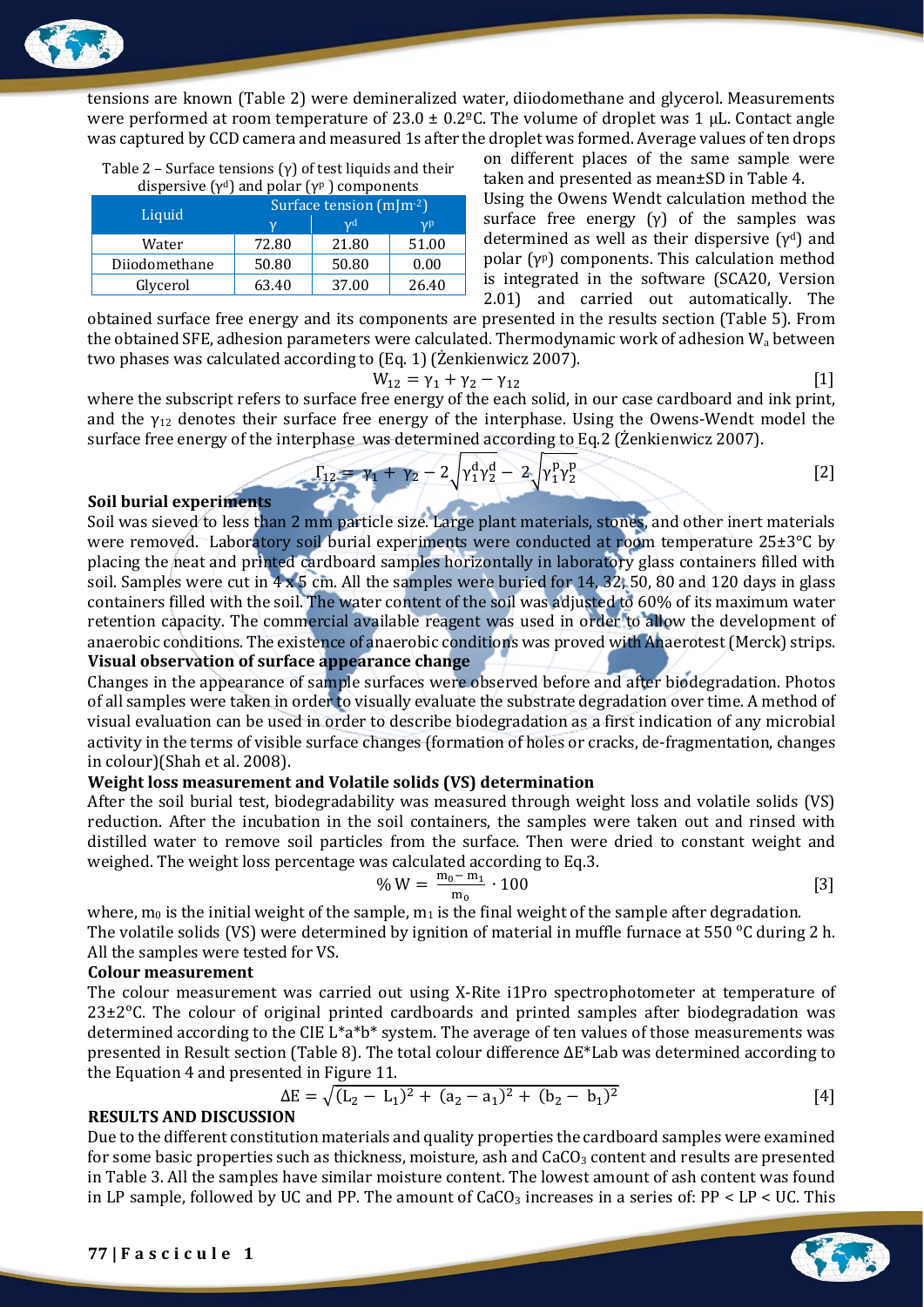

value can originate from fillers as well as from coatings. All samples differ in thickness, which grows in a row: UC < PP <LP. Due to different degrees of wetting, the thickness of TC UV print is different for all

samples, and increases in a row:  $PP < UC < LP$ .

In order to obtain surface free energy (SFE) of all samples and adhesion parameters, the samples were examined for contact angle<br>measurements with different measurements with

liquids. Results of contact angle determination are presented in Table 4, while results of SFE determination and adhesion parameters are presented in Tables 5 and 6.

Obtained contact angles presented in Table 4 show mostly hydrophilic surface properties of cardboard except for PP which shows hydrophobic surface. The highest hydrophilic surface is noticed for UC sample. All samples of

prints show hydrophobic surface (UC-UV > LP-UV > PP-UV). In the Table 5 the obtained results for surface free energy of neat and printed cardboard samples are given. Neat cardboard samples have a large proportion of polar component in its SFE, as indicated by the  $\gamma$ <sup>p</sup> and the dispersion index x<sup>d</sup>. The highest polar character of surface is observed for UC sample  $(13.56 \text{ mJ m}^{-2})$ , followed by LP

|    | Table 3: Properties of used cardboards                                  |               |               |       |              |  |  |  |
|----|-------------------------------------------------------------------------|---------------|---------------|-------|--------------|--|--|--|
|    | Thickness of TC<br>Thickness,<br>ash.<br>CaCO <sub>3</sub><br>moisture. |               |               |       |              |  |  |  |
|    | $\%$                                                                    | $\frac{0}{0}$ | $\frac{0}{0}$ | mm    | UV print, mm |  |  |  |
| LP | 4.63                                                                    | 9.67          | 13.09         | 0.563 | 0.010        |  |  |  |
| PP | 4.28                                                                    | 18.51         | 12.56         | 0.494 | 0.003        |  |  |  |
| UC | 4.51                                                                    | 16.25         | 15.28         | 0.453 | 0.005        |  |  |  |

|  | Tahle 4: Contact angle measurements |  |
|--|-------------------------------------|--|

|           | Contact angle $\Theta$ |                 |                  |  |  |
|-----------|------------------------|-----------------|------------------|--|--|
| Sample    | Water                  | Diiodomethane   | Glycerol         |  |  |
| LP        | 68.4±3.48              | $56.9 \pm 3.59$ | 105.9±2.90       |  |  |
| <b>PP</b> | 98.5±7.39              | $73.0 \pm 2.98$ | $58.2 \pm 5.17$  |  |  |
| UC.       | 58.2±4.40              | $48.1 \pm 3.01$ | 97.8±2.29        |  |  |
| LP-UV     | 103.0±4.48             | $46.8 \pm 1.70$ | 99.1±1.95        |  |  |
| PP-UV     | $96.6 \pm 4.51$        | 44.7±1.73       | $101.1 \pm 1.93$ |  |  |
| UC-UV     | 114.8±4.48             | 32.7±1.67       | 119.3±2.23       |  |  |

| Table 6: Adhesion parameters |  |
|------------------------------|--|
|                              |  |

| Sample <sup>'</sup> | Adhesion parameters $(m/m^2)$ |                |  |  |  |  |  |
|---------------------|-------------------------------|----------------|--|--|--|--|--|
|                     | V <sub>12</sub>               | W <sub>a</sub> |  |  |  |  |  |
| $LP$ -UV            | 11.88                         | 45.78          |  |  |  |  |  |
| PP - UV             | 3.41                          | 41.30          |  |  |  |  |  |
| $UC - UV$           | 6.40                          | 62.77          |  |  |  |  |  |
|                     |                               |                |  |  |  |  |  |

(10.01 mJ m-2), which is characteristic for the hydrophilic surface. Compared to UC and LP sample, PP sample has hydrophobic surface with the smallest polar component (1.44 mJ m<sup>-2</sup>). SFE of neat cardboard samples increases in a row: PP<LP <UC. By observing the SFE of prints, they are similar in all samples. SFE of prints on all samples mostly originate from its dispersive component, which is characteristic for hydrophobic surface. It is evident that LP-UV sample does not have hydrophilic molecules on the surface  $(\gamma \bar{p} = 0.00 \text{m} \text{m}^{-2})$ , and its total SFE is equal to its dispersive component. The other two printed cardboards (PP-UV and UC-UV) show the existence of polar components on their surface according to obtained SFE. From this it can be concluded that an adhesive bond between cardboard and ink is mostly provided by nonpolar interactions.

Table 6 shows the adhesion parameters for cardboards and prints. Optimum adhesion can be achieved when the following conditions are fulfilled: W<sub>a</sub> = maximum,  $\gamma_{12}$  = minimal, and  $\gamma_1$  =  $\gamma_2$ . As these conditions are satisfied, adhesion will be optimal. Considering these conditions, it can be concluded that the greatest adhesion is achieved on a UC-UV sample ( $W_a$  = largest, SFE of both phases are almost equal) regardless to larger SFE of interphase ( $\gamma_{12}$ ). In other two samples (PP-UV and LP-UV) the work of adhesion is similar but noticeably lower than in the UC-UV sample. This can be attributed to the large SFE of interphase (in the case of the LP-UV) and with different SFE of individual phases (in the case of PP-UV). The obtained results show that the interaction between all tested cardboards and TC ink are strong. The work of adhesion is the highest for UC-UV sample (62.77 mJ m-2) (Table 6). The smallest work of adhesion is observed for the PP-UV sample (41.30 mJ m-2) due to largest differences in SFE of individual phases.

The adhesion of ink onto the cardboard substrate depends on the intermolecular interactions between them. Cardboards with hydrophilic (polar) surface (LP and UC) show higher values of SFE of interphase. The highest SFE of interphase is observed for the LP-UV sample  $(11.88 \text{ m}) \text{ m}^{-2}$ ). In this case the adhesion is provided only by the dispersive bond due to absence of polar components in the print. The high SFE of interphase can be explained by the existence of polar molecules on the surface of LP cardboard which creates resistance to print and thus preventing the binding and absorption of ink on the surface of cardboard. This resistance will result as a higher  $\gamma_{12}$  value. Cardboard with hydrophobic surface (PP) shows the minimum value of SFE of interphase (3.41 mJ m-2). Furthermore, SFE of interphase also affects the thickness of print on the cardboard surface. The greater the SFE of interphase, the thickness of the print on the cardboard higher is (Table 3 and 6). Thus, LP-UV results in the thickest print, followed by UC-UV, and PP-UV with a minimum thickness of the print. Due to maximum absorbency of ink on PP

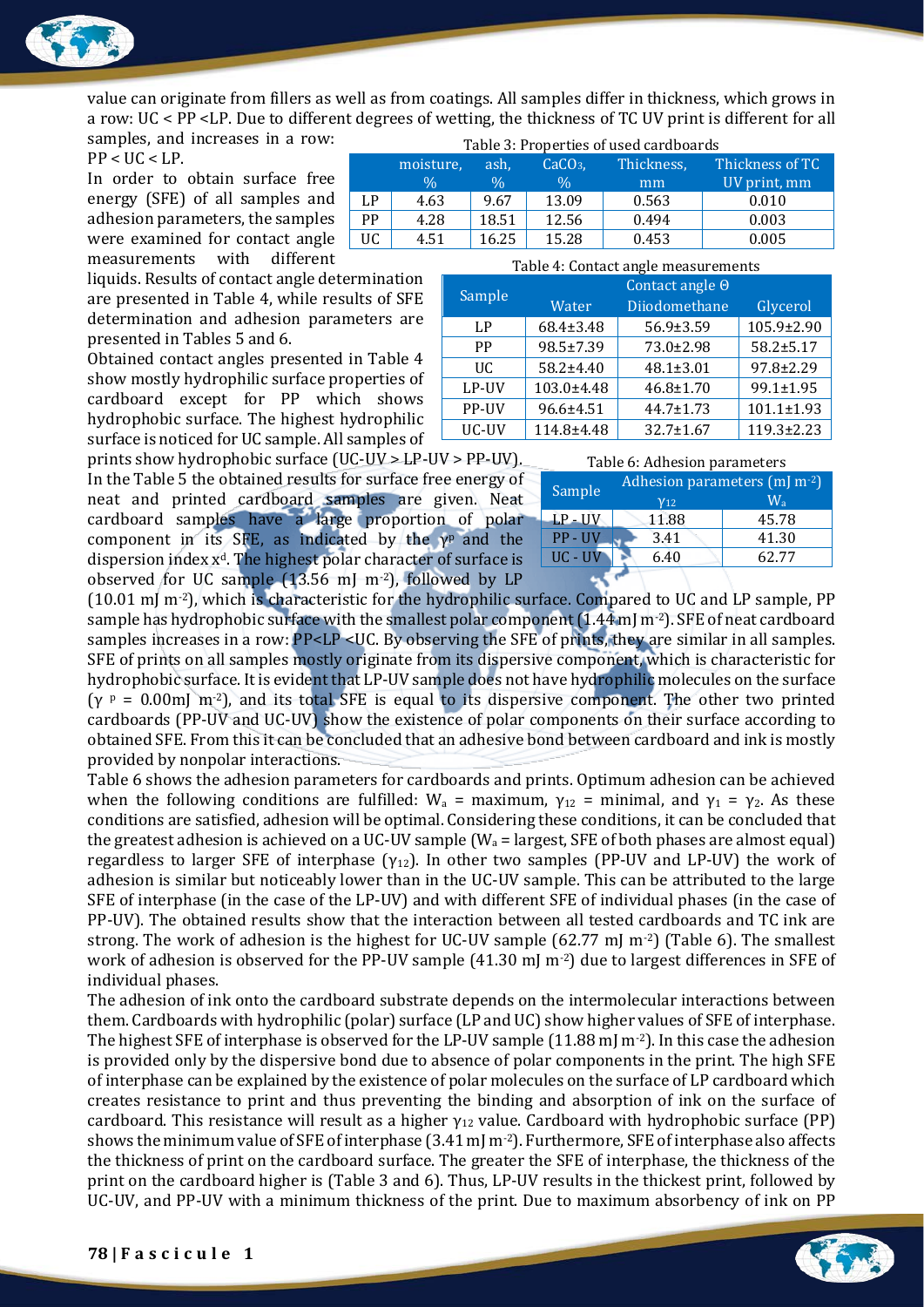

cardboard, the smallest is the difference in the contact angles of neat and printed PP cardboard (Table 4). In order to make a conclusion about biodegradability, changes in the appearance of sample surfaces were observed before and after biodegradation during the whole sampling time. Samples were taken out from the soil containers in different sampling periods (14, 32, 50, 80 and 120 days). Formation of holes, cracks and changes in colour were noticed.

From Figure 1, 2 and 3 it can be noticed that the biggest changes on the surface of neat cardboard samples occur after 80 days. During the 14, 32 and 50 days, the biggest changes are reflected in the change of color, ie. they tend to yellow. The biggest changes occur after 120 days of biodegradation for all samples.



Figure 1: Biodegradation over 120 days for neat LP cardboard



Figure 2: Biodegradation over 120 days for PP neat cardboard



Figure 3: Biodegradation over 120 days for neat UC cardboard

Also, changes in the coating can be noticed, due to formation of wrinkles and cracks.



Figure 4: Biodegradation over 120 days for printed LP - UV cardboard



Figure 5: Biodegradationover 120 days for printed PP - UV cardboard



Observing the printed cardboard samples (Figures 4, 5 and 6), the most significant changes are in the colour of the print after 120 days. The print is much lighter on all printed samples. During the first 14 days of biodegradation test, no significant change in colour or on the surface of samples occurred. After 32 days in the LP-UV and UC – UV samples can be noticed the formation of cracks in the print, while in PP-UV sample it is visible after 80 days. In the LP-UV sample cracks in the print are the most significant but also detachment of ink layer from substrate can be observed. This can be attributed to the maximum value of SFE of interphase  $y_{12}$  between the interphase cardboard and ink (Table 6). As SFE

Figure 6: Biodegradation over 120 days for printed UC - UV cardboard

of interphase increases in a row: PP-UV< UC-UV< LP-UV, the cracking and lamination of ink layer from the cardboard surface can be noticed.

By observing the neat cardboard samples, the highest level of weight loss shows UC. After 120 days the total weight loss was about 38.4%, followed by the PP with 34.8%. The smallest weight loss has LP, with 31.5% after 120 days of biodegradation. This sequence can be attributed to the thickness of cardboard – the thinner the cardboard, better degradation is. Considering only the printed samples, it is obvious that the largest weight loss shows the sample LP – UV (31.7%), followed by the PP-UV (30.94%). The lowest weight loss was observed at the UC – UV sample (24.6%). The smallest changes in weight loss of all samples are in the first 50 days. After 80 days, there is a significant change in the weight loss of samples, particularly evident for the LP and LP-UV pattern. As with other samples, the biggest changes were observed after 120 days.

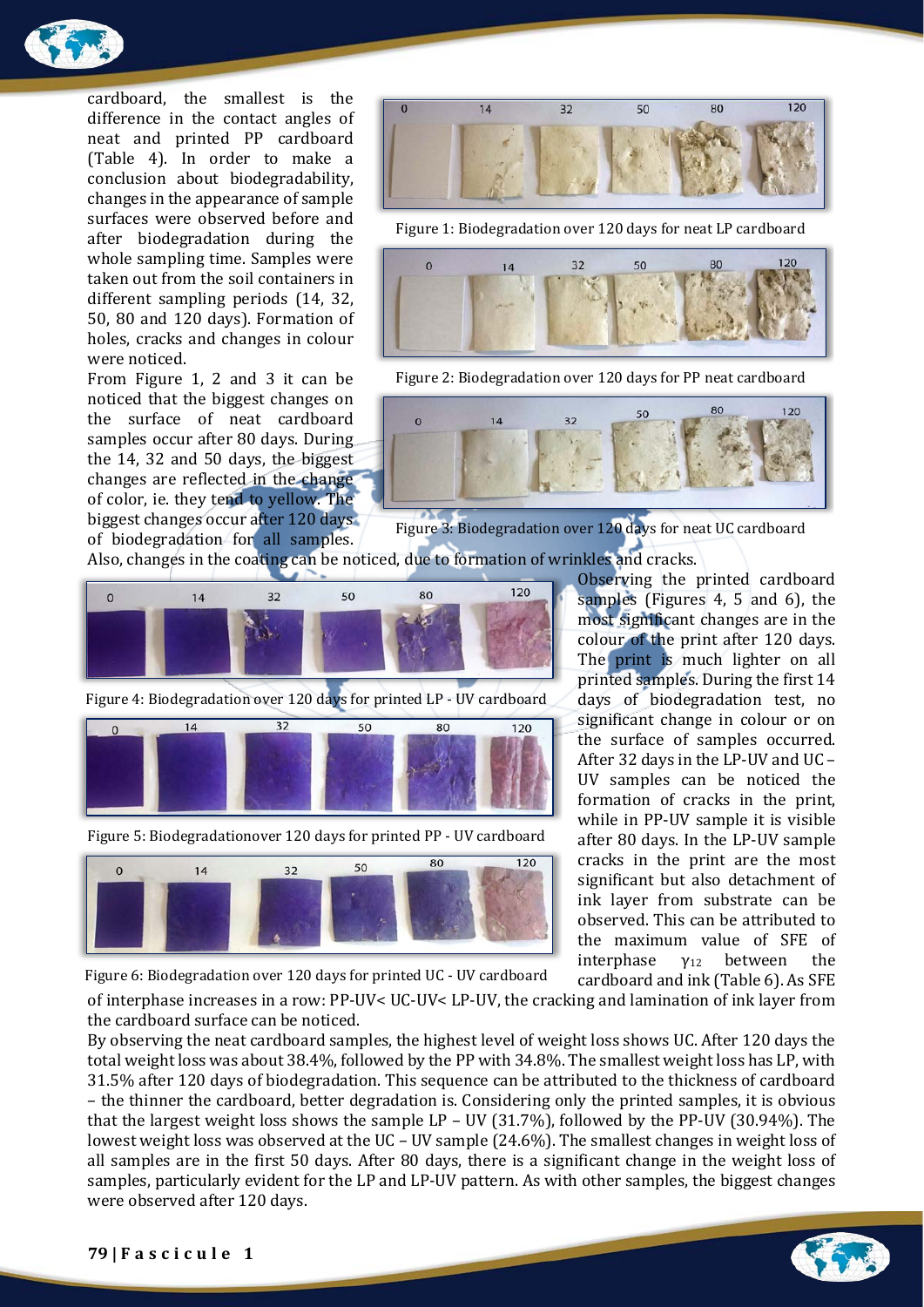

p.



Figure 7: Biodegradation of samples through weight loss over 120 days Table 7: The influence of thermochromic ink on the reduction of

| biodegradation over time, compared to neat cardboard |
|------------------------------------------------------|
| Time (dava)                                          |

|          | Time (days) |                         |                                 |           |           |  |  |
|----------|-------------|-------------------------|---------------------------------|-----------|-----------|--|--|
|          | 14          | .32 ·                   | 50                              | 80        | 120       |  |  |
| PP/PP-UV |             |                         | 14.38 % 17.50 % 14.65 % 14.65 % |           | $11.21\%$ |  |  |
| LP/LP-UV |             |                         | 7.00 % 38.78 % 20.72 % 12.45 %  |           | $0.00\%$  |  |  |
| UC/UC-UV |             | 31.85 % 35.07 % 40.23 % |                                 | $26.29\%$ | 135.80%   |  |  |
|          |             |                         |                                 |           |           |  |  |

Thermochromic ink significantly influence the degree of cardboard biodegradation. Although sometimes ink can serve as a food source for the microorganisms and thus improve the degree of biodegradation (Lucas et al. 2008), here the different trend was observed. Degree of biodegradation was observed through weight loss, in all printed samples compared to neat cardboard. The total weight loss of PP – UV after 120 days was reduced by about 11% compared to the neat cardboard. The greatest impact of thermochromic ink on biodegradation was observed in UC-UV sample. The total degradation after 120 days compared to neat sample was reduced by 35%. This can be attributed to the high adhesion of ink to the substrate. The sample UC-UV has the greatest adhesion of TC ink to the substrate  $(62.77 \text{ m} \text{J m}^{-2})$ . During all the time interval of biodegradation, printed

samples were reduced by about 26 - 40% (Table 7). As in the PP-UV and UV-LP samples the obtained work of adhesion is quite the same (Table 6), reduction of weight loss in the samples was lower than in UC-UV sample. In addition, it can also be attributed to SFE of interphase between the ink and the substrate. LP-UV pattern has the highest SFE of interphase, and during the 120 days the reduction of weight loss differed and cannot be observed by a specific rule. The SFE of interphase in the UC-UV sample was double less than in LP- UV sample and it can be seen that there is less variation in the weight loss reduction during the sampling time, and varies from 26 to 40%. Due to lowest SFE of interphase in PP-UV, the regular reduction of weight loss vs. sampling time  $(14 \pm 3\%)$ , or with very small deviations, can be observed.



Figure 8: Reduction of volatile solids over time for neat cardboard



Figure 9: Reduction of volatile solids over time for printed cardboard

Concerning the percentage of ash in neat samples (Table 3), it is expected that the LP sample will have the largest share of VS. Observing neat samples (Figure 8), after 120 days the highest percentage reduction in VS was observed at UC (37.9%), followed by PP (27.6%) and LP (16.1%) compared to the initial share of VS in all samples. These results confirm the results of the weight loss determination. For all printed cardboard samples (Figure 9), percentages of VS decrease are very similar. After 120 days, for UC-UV a reduction of VS was around 27.9%, for PP-UV 27.6% and for LP-UV 22.48%. In the printed samples decrease of VS originate from cardboard and from ink degradation. From this it can be concluded that weight losses during 120 days originates not only from decomposition of organic matter but also from defragmentation and washout of coatings and fillers.

Table 8 shows that all samples over time bright, ie their colour start to fade. The a\* value is reduced to almost half of its value but still remains in the red area of  $L^*a^*b^*$  colour space, while the value of  $b^*$ 

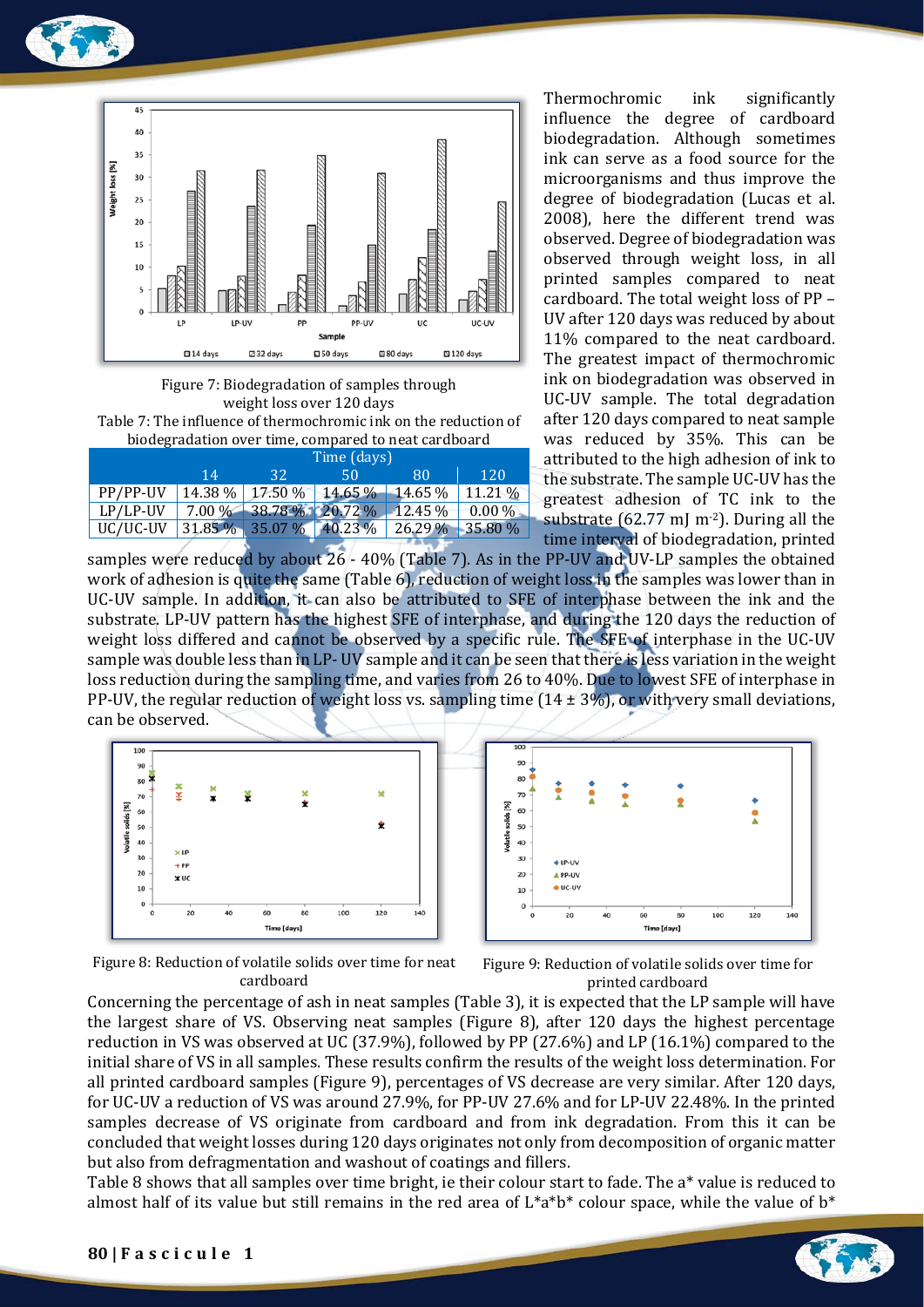

changes from negative to positive values. This means that the blue thermocromic microcapsules are biodegradable during conducted degradation process. Blue thermocromic microcapsules in the formulation of the print are responsible for the purple coloration of the print (Figure 10). By mixing blue leuco dye to a conventional pink ink will result in a purple ink formulation.

| <b>DAYS</b> | LP-UV |       |          |       | <b>PP-UV</b> |          |       | UC-UV |          |  |
|-------------|-------|-------|----------|-------|--------------|----------|-------|-------|----------|--|
|             | $L^*$ | $a^*$ | $h^*$    | $L^*$ | $a^*$        | $h^*$    | $L^*$ | $a^*$ | $h^*$    |  |
| $\theta$    | 34.70 | 40.47 | $-35.34$ | 34.70 | 37.67        | $-33.95$ | 35.66 | 45.12 | $-25.51$ |  |
| 14          | 37.29 | 30.65 | $-31.81$ | 37.14 | 30.13        | $-32.35$ | 36.37 | 31.37 | $-27.76$ |  |
| 32          | 36.39 | 26.11 | $-29.98$ | 38.43 | 28.59        | $-28.99$ | 42.15 | 24.44 | $-22.26$ |  |
| 50          | 39.74 | 24.81 | $-27.15$ | 38.31 | 23.03        | $-26.33$ | 42.46 | 21.57 | $-20.05$ |  |
| 80          | 41.75 | 23.19 | $-19.93$ | 43.92 | 26.35        | $-21.15$ | 46.62 | 20.21 | $-12.63$ |  |
| 120         | 57.79 | 33.25 | 8.50     | 50.34 | 24.63        | 4.43     | 59.40 | 25.41 | 8.16     |  |

Table 8: Colorimetric properties of thermochromic ink at  $23\pm2^{\circ}$ C



Figure 10: Blue microcapsules in ink formulation Figure 11: Total colour difference after 120 days of (original sample) at magnification of 2000x biodegradation

Figures 4, 5, 6, 11 and Table 8 shows that the print was mostly discoloured after 120 days. In the period to 80 days, changes in colour were not so significant. The highest change in colour (ΔE) was observed in the case of LP-UV cardboard while the lowest in the case of PP-UV cardboard (Figure 11). This could be associated with an SFE of interphase. The higher the SFE of interphase is, the greater the change in colour after 120 days can be noticed. As the  $\gamma_{12}$  increases in a row: PP-UV < UC-UV < LP-UV; the difference in colour (ΔE) increases in a series of PP-UV < UC-UV< LP-UV. Stronger bond between the ink and cardboard will result in better colour stability. The higher the value of SFE of the interface is, the forces of binding to the substrate are less.

#### **CONCLUSION**

Thermochromic ink reduces the biodegradation of cardboard. The greatest role plays the ink adhesion on cardboard, but also its SFE of interphase. The greater the adhesion of ink on the surface will result in lower weight loss, i.e. lower degree of biodegradation. If a large SFE of interphase is, separation of ink from the substrate occurs. This can improve the biodegradation of the sample.

#### **Acknowledgments**

The authors are grateful for the support of the University of Zagreb, Grant under the title "Utjecaj interakcija tiskarska boja-tiskovnapodloganaklasičnoiorganskorecikliranje" ("The influence of interactions between printing ink - printing substrate on classic and organic recycling").

#### **Note**

This paper is based on the paper presented at The 8th International Symposium On Graphic Engineering And Design – GRID 2016, organized by University of Novi Sad, Faculty of Technical Sciences, Department of Graphic Engineering and Design, in Novi Sad, SERBIA, 3-4 November, 2016, referred here as [21].

#### **References**

- [1] Bamfield, P, Hutchings MG (2010) Chromic Phenomena. Royal Society of Chemistry, Cambridge
- [2] Chandra R (1998) Biodegradable polymers. Prog Polym Sci 23:1273–1335. doi: 10.1016/S0079- 6700(97)00039-7
- [3] Faul A (2010) Quality requirements in graphic paper recycling. Cellul Chem Technol 44:451–460.
- Fonoll X, Astals S, Dosta J, Mata-Alvarez J (2016) Impact of paper and cardboard suppression on OFMSW anaerobic digestion. Waste Manag 1–6. doi: 10.1016/j.wasman.2016.05.023
- [5] Homola TJ (2008) Color-changing inks. AccessScience. McGraw-Hill Education [6] Ismail ZK, Abderrezaq SK (2007) Employment of Anaerobic Digestion Process
- [6] Ismail ZK, Abderrezaq SK (2007) Employment of Anaerobic Digestion Process of Municipal Solid Waste for Energy. Energy Sources, Part A Recover Util Environ Eff 29:657–668. doi: 10.1080/00908310500276965
- [7] Lucas N, Bienaime C, Belloy C, et al (2008) Polymer biodegradation: Mechanisms and estimation techniques - A review. Chemosphere 73:429–442. doi: 10.1016/j.chemosphere.2008.06.064